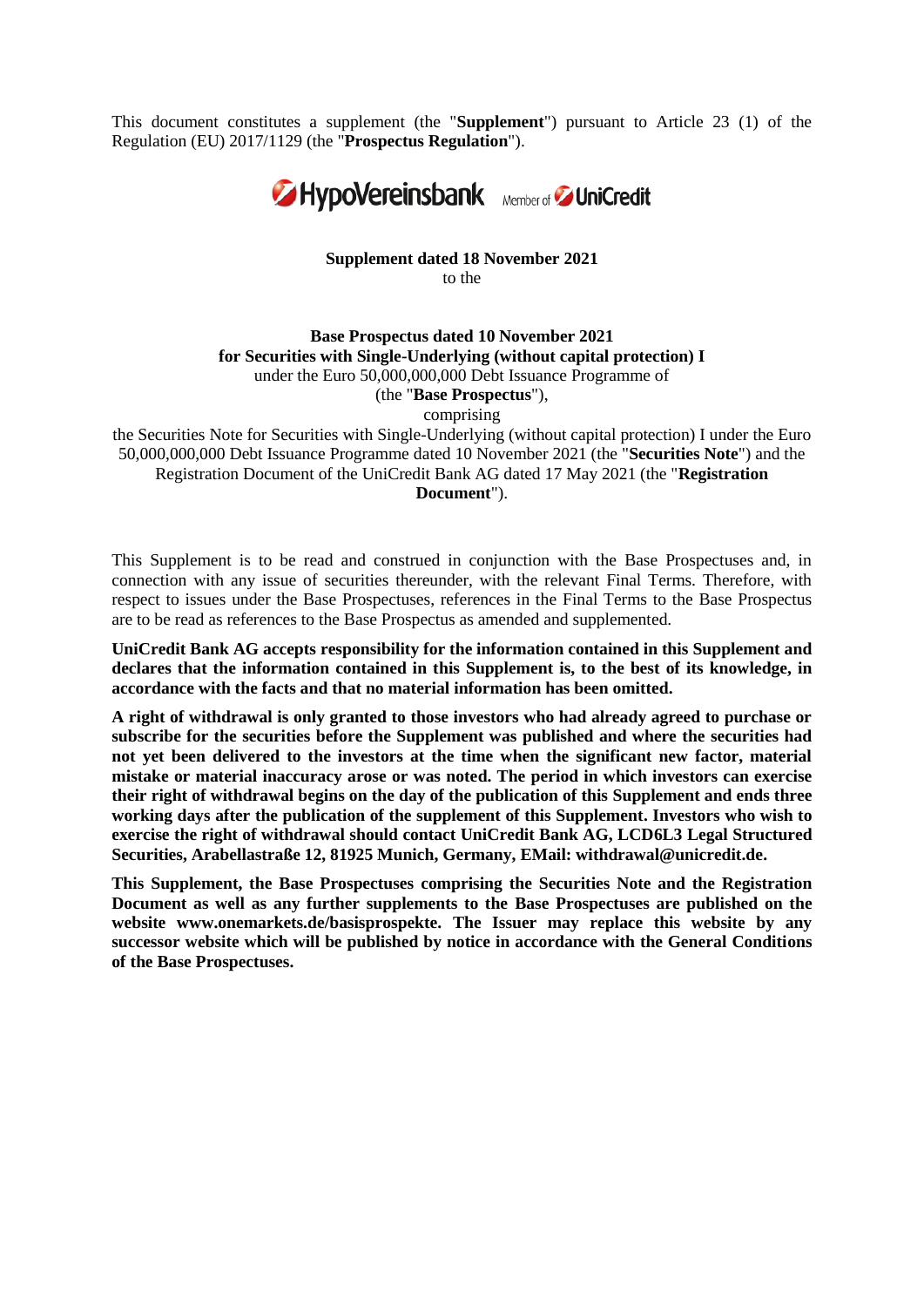# **Table of Contents**

| A.        | Reasons for the supplement     |  |
|-----------|--------------------------------|--|
| <b>B.</b> | Changes to the Base Prospectus |  |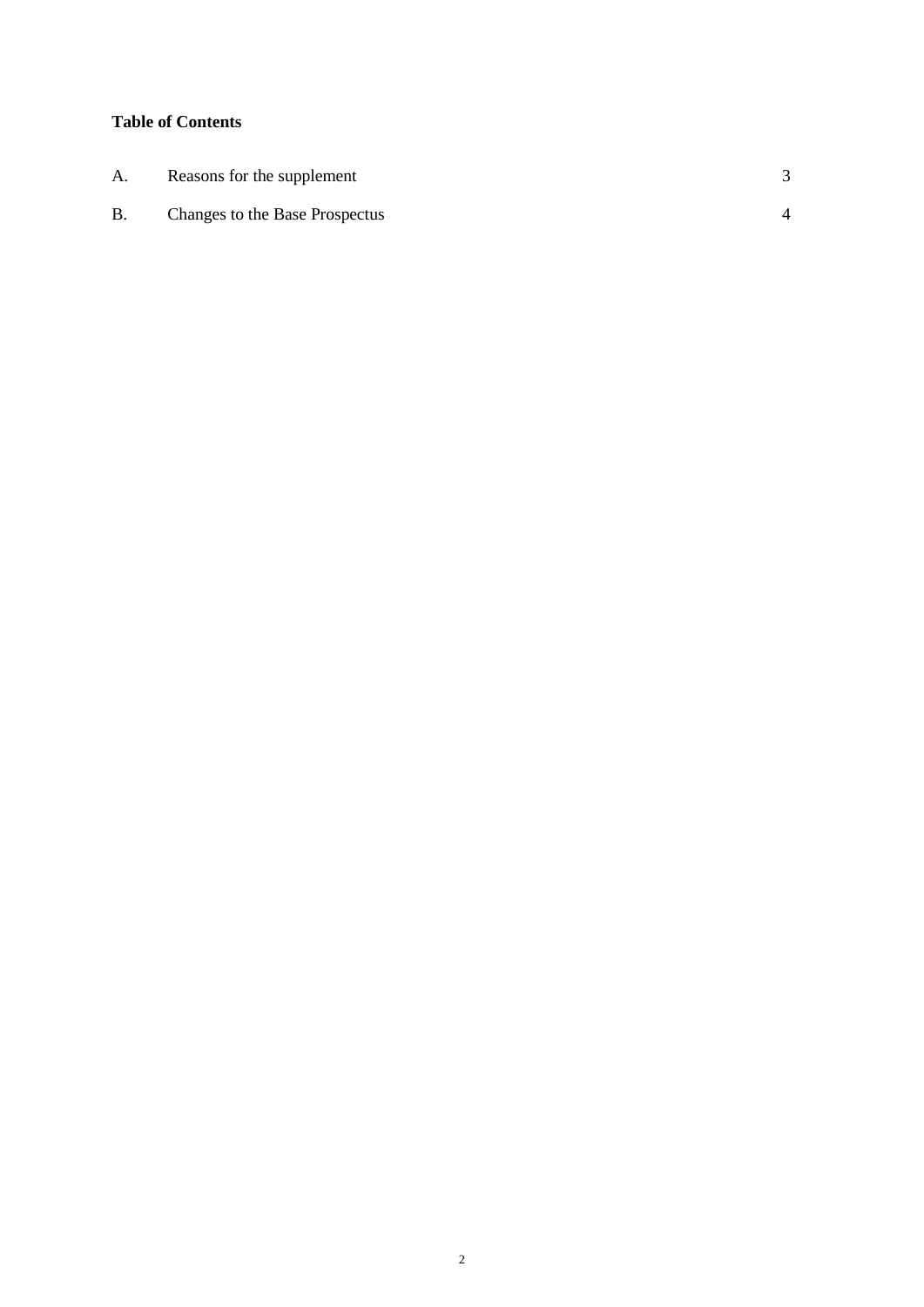## **A. Reasons for the Supplement**

The subject matters of this Supplement are the following with respect to the Securities Note:

- In section VII. Part C the definition "Ratio Adjustment Factor" sets out a wrong divisor of 365.5 which should instead be 365.25. This is a material mistake in the Securities Note existing since the publication of the Securities Note on 10 November 2021. In order to incorporate the correct number into the Securities Note, the amendment to the Securities Note set out in B.1 below shall be made:
- in section II. B. 5. F) (iv) "Risk associated with EU Emissions Allowances as Futures Reference Assets" the reference to EU Allowances should be a reference to the defined term EU Emission Allowance. This is a material inaccuracy in the Securities Note existing since the publication of the Securities Note on 10 November 2021. In order to use the correct term, the amendment to the Securities Note set out in B.2 below shall be made;
- in section V.A.3. i) under the title "Call Events with regard to Futures Contracts as Underlying" the reference to "no suitable Replacement Underlying" should be to "no suitable replacement for the Reference Market". This is a material inaccuracy in the Securities Note existing since the publication of the Securities Note on 10 November 2021. In order to use the correct reference, the amendment to the Securities Note set out in B.3 below shall be made;
- in section VII. Part C for the Product Types 2-6a, the Market Disruption Event for Commodities and Futures Contracts set out an incorrect disruption event for a Futures Contract under its paragraph (b). This is a material mistake in the Securities Note existing since the publication of the Securities Note on 10 November 2021. In order to incorporate the correct disruption event into the Securities Note, the amendment to the Securities Note set out in B.4 below shall be made;
- in section VII. Part C for the Product Types 2-6a, the Adjustment Event definition is not used for Futures Contracts in the Terms and Conditions but the Adjustment Event definition still provides for superfluous paragraphs in relation to Futures Contracts. This is a material inaccuracy in the Securities Note in the Securities Note existing since the publication of the Securities Note on 10 November 2021. In order to eliminate this inaccuracy, the amendment to the Securities Note set out in B.5 below shall be made;
- in section VII. Part C for the Product Types 2-6a, the definition "Initial Observation Date" in addition to the definition "Observation Date" is missing in the Terms and Conditions but the definition "Initial Ratio" refers to the Reference Price on the Initial Observation Date. This is a material mistake in the Securities Note existing since the publication of the Securities Note on 10 November 2021. In order to use the correct reference in the Definition "Initial Ratio" and to incorporate the missing definition "Initial Observation Date", the amendment to the Securities Note set out in B.6 below shall be made; and
- in section VII. Part C under § 8 applicable for Futures Contracts, the reference to Reference Market Adjustment Event should be a reference to Reference Market Replacement Event. This is a material inaccuracy in the Securities Note existing since the publication of the Securities Note on 10 November 2021. In order to use the correct term, the amendment to the Securities Note set out in B.7 below shall be made.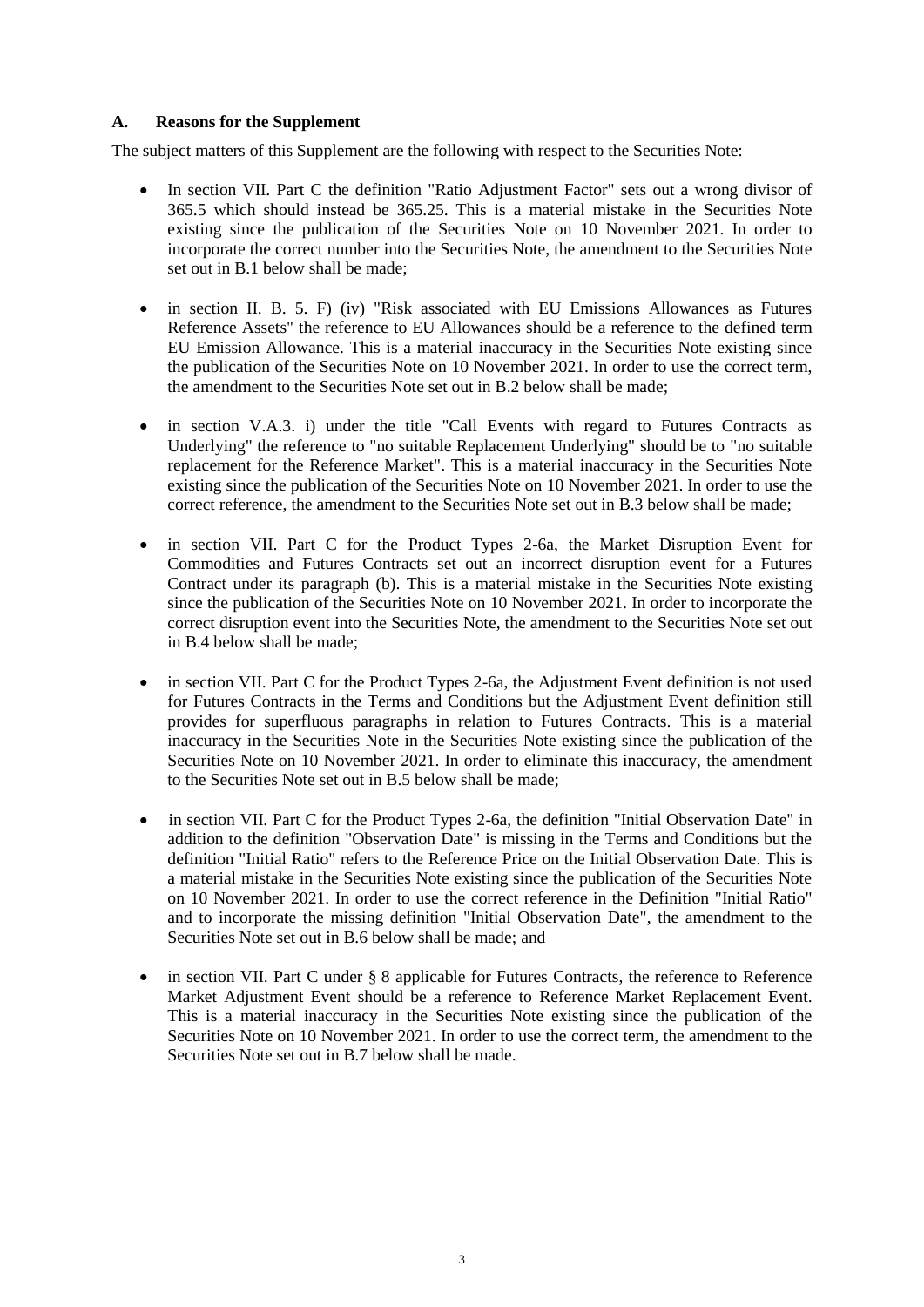#### **B. Changes to the Base Prospectus**

1. In the Securities Note on page 283 the following definition:

"**[**"**Ratio Adjustment Factor**" means the Ratio Adjustment Factor calculated according to the following formula: 100% - (**[**(**][**Gap Risk Fee (t)**] [**+**] [**Index Calculation Fee (t)**] [**+**] [**Management Fee (t)**] [**+**] [**Quanto Fee (t)**] [**+**] [**Short Selling Fee (t)**] [**)**]** / 365.5) **[**- Dividend Tax Deduction (t)**]**.**]**"

is replaced as follows:

"**[**"**Ratio Adjustment Factor**" means the Ratio Adjustment Factor calculated according to the following formula: 100% - (**[**(**][**Gap Risk Fee (t)**] [**+**] [**Index Calculation Fee (t)**] [**+**] [**Management Fee (t)**] [**+**] [**Quanto Fee (t)**] [**+**] [**Short Selling Fee (t)**] [**)**]** / 365.25) **[**- Dividend Tax Deduction (t)**]**.**]**".

2. In the Securities Note on page 36 in section "(iv) Risk associated with EU Emissions Allowances as Futures Reference Assets" the following sentence:

> "A default of just one or few market participants might therefore have material consequences regarding the availability or the trading in EU Allowances."

is replaced as follows:

"A default of just one or few market participants might therefore have material consequences regarding the availability or the trading in EU Emission Allowances."

and the following sentence:

"These aspects may lead to negative effects on the price of EU Emission Allowances as well as Futures Contracts on such EU Allowances and therefore on the value and return on the Securities."

is replaced as follows:

"These aspects may lead to negative effects on the price of EU Emission Allowances as well as Futures Contracts on such EU Emission Allowances and therefore on the value and return on the Securities.";

3. In the Securities Note on page 70 in section V.A.3. i) under the title "Call Events with regard to Futures Contracts as Underlying" the following bulletpoint:

> "The trading of the Underlying on the Reference Market is discontinued indefinitely or permanently and no suitable Replacement Underlying is available or could be determined."

#### is replaced as follows:

"The trading of the Underlying on the Reference Market is discontinued indefinitely or permanently and no suitable replacement for the Reference Market is available or could be determined.";

#### 4. In the Securities Note on page 264 the following section:

"**[***In the case of Securities linked to a commodity or a futures contract as Underlying, the following applies:*

(a) the suspension or restriction of trading or the price determination of the Underlying on the Reference Market or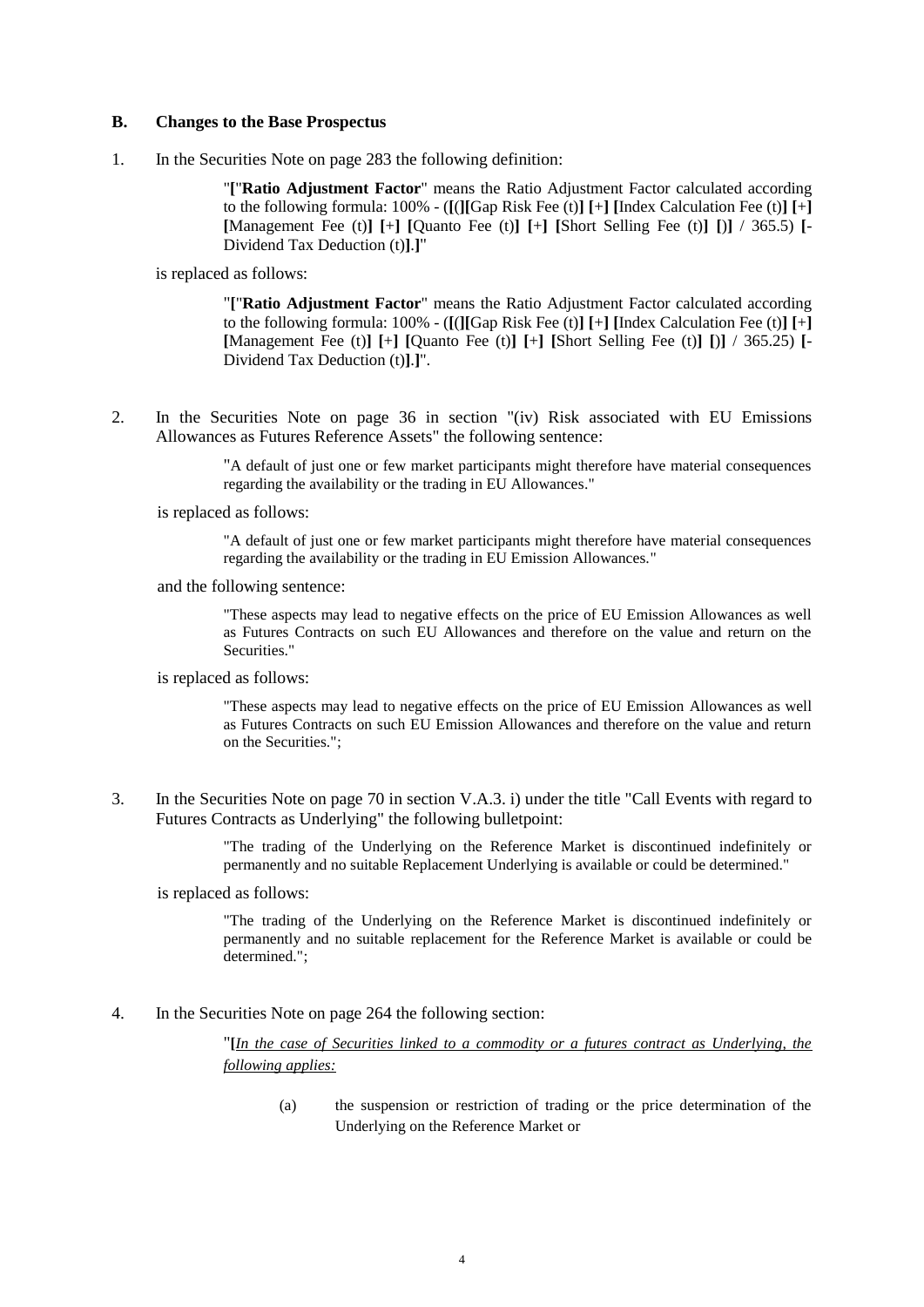**[**(b) the suspension or restriction of trading in an Underlying Linked Derivative on the Determining Futures Exchange,"

to the extent that such Market Disruption Event is material; whether this is the case shall be determined by the Calculation Agent **[***in the case of Securities governed by German law, insert*: in its reasonable discretion (§ 315 et seq. BGB)**] [***in the case of Securities governed by Italian law, insert*: acting in accordance with relevant market practice and in good faith**]**. Any restriction of the trading hours or the number of days on which trading takes place on the Reference Market **[**or, as the case may be, the Determining Futures Exchange**]** shall not constitute a Market Disruption Event provided that the restriction is due to a previously announced change in the rules of the Reference Market **[**or, as the case may be, the Determining Futures Exchange**]**.**]**

#### is replaced as follows:

"**[[***In the case of Securities linked to a commodity as Underlying, the following applies:*

- (a) the suspension or restriction of trading or the price determination of the Underlying on the Reference Market or
- (b) the suspension or restriction of trading in an Underlying Linked Derivative on the Determining Futures Exchange,

to the extent that such Market Disruption Event is material; whether this is the case shall be determined by the Calculation Agent **[***in the case of Securities governed by German law, insert*: in its reasonable discretion (§ 315 et seq. BGB)**] [***in the case of Securities governed by Italian law, insert*: acting in accordance with relevant market practice and in good faith**]**. Any restriction of the trading hours or the number of days on which trading takes place on the Reference Market **[**or, as the case may be, the Determining Futures Exchange**]** shall not constitute a Market Disruption Event provided that the restriction is due to a previously announced change in the rules of the Reference Market **[**or, as the case may be, the Determining Futures Exchange**]**.**]**

#### **[[***In the case of Securities linked to a futures contract as Underlying, the following applies:*

- **[**(a)**]** the suspension or restriction of trading or the price determination of the Underlying on the Reference Market**[**,**] [**or**]**
- **[**(**[**●**]**) the unavailability or the non-publication of a reference price which is necessary for the calculations or determinations described in these terms and conditions**]**

to the extent that such Market Disruption Event is material; whether this is the case shall be determined by the Calculation Agent **[***in the case of Securities governed by German law, insert*: in its reasonable discretion (§ 315 et seq. BGB)**] [***in the case of Securities governed by Italian law, insert*: acting in accordance with relevant market practice and in good faith**]**. Any restriction of the trading hours or the number of days on which trading takes place on the Reference Market **[**or, as the case may be, the Determining Futures Exchange**]** shall not constitute a Market Disruption Event provided that the restriction is due to a previously announced change in the rules of the Reference Market **[**or, as the case may be, the Determining Futures Exchange**]**.**]**